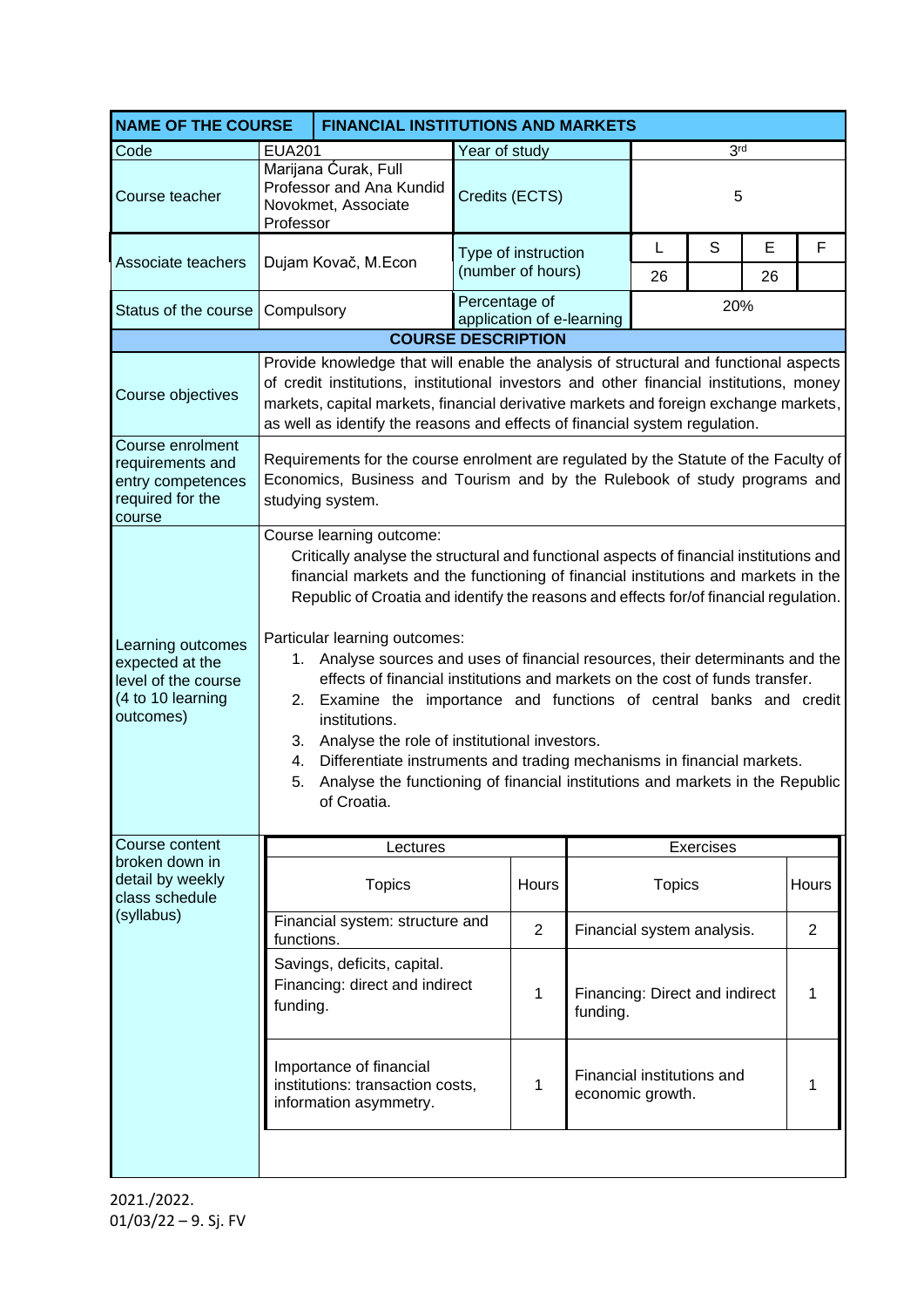| Fundamentals of financial<br>markets.                                                                                                                    | $\overline{4}$ | Fundamentals of financial<br>markets.                                                                                                                                                                               | 4              |
|----------------------------------------------------------------------------------------------------------------------------------------------------------|----------------|---------------------------------------------------------------------------------------------------------------------------------------------------------------------------------------------------------------------|----------------|
| The central bank in the financial<br>system: the status and functions.                                                                                   | $\overline{2}$ | Croatian National Bank: the<br>status and organization,<br>functions, balance sheet.<br>European Central Bank.<br>Seminar paper presentation.                                                                       | 2              |
| Credit institutions.                                                                                                                                     | $\overline{2}$ | Credit institutions in the<br>Republic of Croatia: the<br>legislative framework,<br>structure and activities.<br>Quantitative problems -<br>functioning and performance<br>of banks.<br>Seminar paper presentation. | $\overline{2}$ |
| Insurance companies: risks and<br>fundamentals of insurance, life<br>and non-life insurance.                                                             | $\overline{2}$ | Insurance companies in the<br>Republic of Croatia.<br>Seminar paper presentation.                                                                                                                                   | $\overline{2}$ |
| Pension funds: the role and<br>types of pension plans.<br>Investment funds: goals, open-<br>end and closed-end investment<br>scheme, investment company. | $\overline{2}$ | Pension funds in the<br>Republic of Croatia.<br>Investment funds in the<br>Republic of Croatia.<br>Quantitative problems -<br>calculation of the value of<br>investment funds.<br>Seminar paper presentation.       | 2              |
| Money market: functions,<br>participants, instruments.<br>Foreign exchange markets.                                                                      | $\overline{2}$ | Money market instruments.<br>The exchange rate impact on<br>the financial assets.<br>Seminar paper presentation.                                                                                                    | $\overline{2}$ |
| Capital market: the importance<br>and main functions. Primary and<br>secondary capital markets.<br>Bond Markets.                                         | $\overline{2}$ | Croatian capital market.<br>Quantitative problems -<br>calculating value and yield on<br>bond market instruments.<br>Seminar paper presentation.                                                                    | $\overline{2}$ |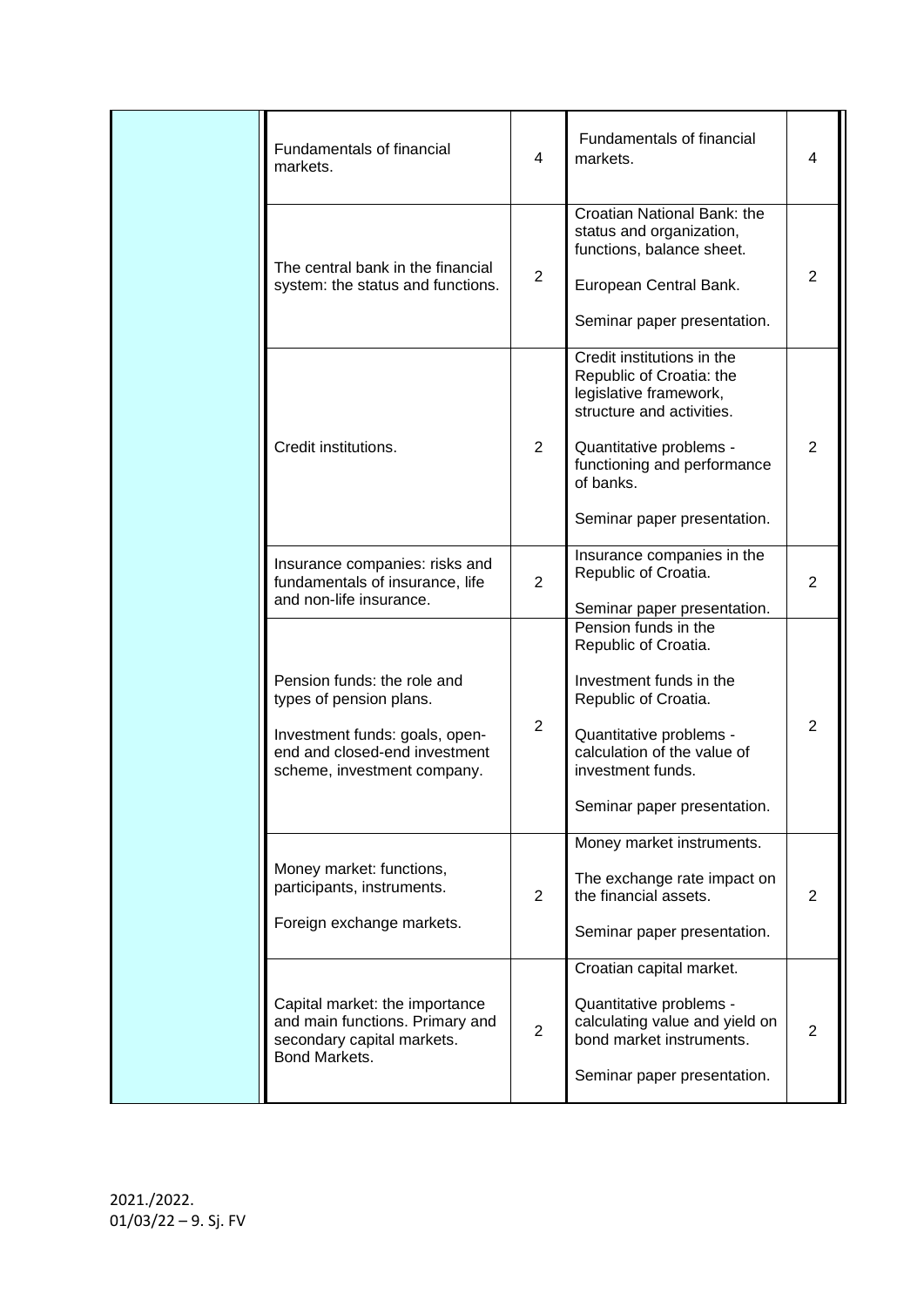|                                                                                        | Stock Markets.                                                                                                                                                                  |                           |                  | $\overline{2}$                                                       |                                                                                                                                                                  | Quantitative problems -<br>calculating value and yield on<br>stock market instruments.<br>Seminar paper presentation. | $\overline{2}$ |  |
|----------------------------------------------------------------------------------------|---------------------------------------------------------------------------------------------------------------------------------------------------------------------------------|---------------------------|------------------|----------------------------------------------------------------------|------------------------------------------------------------------------------------------------------------------------------------------------------------------|-----------------------------------------------------------------------------------------------------------------------|----------------|--|
|                                                                                        |                                                                                                                                                                                 |                           |                  | Examples of forward and<br>futures, option and swap<br>transactions. |                                                                                                                                                                  |                                                                                                                       |                |  |
|                                                                                        | Derivatives markets.                                                                                                                                                            |                           | $\overline{2}$   |                                                                      | Quantitative problems -<br>calculation of value and yield<br>$\overline{2}$<br>on derivative instruments and<br>simulation of trading<br>strategies on examples. |                                                                                                                       |                |  |
|                                                                                        |                                                                                                                                                                                 |                           |                  | Seminar paper presentation.                                          |                                                                                                                                                                  |                                                                                                                       |                |  |
|                                                                                        | Stability of the financial system.<br>Regulation and supervision of<br>the financial system.                                                                                    |                           |                  | $\overline{2}$                                                       |                                                                                                                                                                  | Financial crisis - case study.<br>$\overline{2}$                                                                      |                |  |
|                                                                                        |                                                                                                                                                                                 |                           |                  |                                                                      | Seminar paper presentation.                                                                                                                                      |                                                                                                                       |                |  |
|                                                                                        | ☑ lectures                                                                                                                                                                      |                           |                  |                                                                      | $\Box$ multimedia                                                                                                                                                | $\Box$ independent assignments                                                                                        |                |  |
|                                                                                        | $\boxtimes$ seminars and workshops                                                                                                                                              |                           |                  |                                                                      |                                                                                                                                                                  |                                                                                                                       |                |  |
| Format of<br>instruction                                                               | $\boxtimes$ exercises<br>$\Box$ on line in entirety                                                                                                                             |                           |                  |                                                                      | $\Box$ laboratory<br>$\Box$ work with mentor                                                                                                                     |                                                                                                                       |                |  |
|                                                                                        | $\Box$ partial e-learning                                                                                                                                                       |                           |                  | ☑ case study                                                         |                                                                                                                                                                  |                                                                                                                       |                |  |
|                                                                                        | $\Box$ field work                                                                                                                                                               |                           |                  | (other)                                                              |                                                                                                                                                                  |                                                                                                                       |                |  |
|                                                                                        |                                                                                                                                                                                 |                           |                  |                                                                      |                                                                                                                                                                  |                                                                                                                       |                |  |
|                                                                                        | The requirements to get the right to take the final exam: regular attendance (for full-<br>time students: minimum 60% of lectures and 60% of exercises; for part-time students: |                           |                  |                                                                      |                                                                                                                                                                  |                                                                                                                       |                |  |
|                                                                                        | half of the conditions defined for full-time students) and successfully solved self-                                                                                            |                           |                  |                                                                      |                                                                                                                                                                  |                                                                                                                       |                |  |
| <b>Student</b>                                                                         | assessment tests (the student should achieve a minimum of 30% correct answers on                                                                                                |                           |                  |                                                                      |                                                                                                                                                                  |                                                                                                                       |                |  |
| responsibilities                                                                       | the three out of the four self-assessment tests that will be organized during the                                                                                               |                           |                  |                                                                      |                                                                                                                                                                  |                                                                                                                       |                |  |
|                                                                                        | semester).                                                                                                                                                                      |                           |                  |                                                                      |                                                                                                                                                                  |                                                                                                                       |                |  |
|                                                                                        |                                                                                                                                                                                 |                           |                  |                                                                      |                                                                                                                                                                  |                                                                                                                       |                |  |
| Screening student                                                                      | Class<br>attendance                                                                                                                                                             | 0.7                       | Research         |                                                                      |                                                                                                                                                                  | Practical training                                                                                                    |                |  |
| work (name the<br>proportion of ECTS                                                   | Experimental<br>Report<br>work                                                                                                                                                  |                           |                  |                                                                      |                                                                                                                                                                  | Self-assessment<br>test                                                                                               | 0.3            |  |
| credits for each<br>activity so that the                                               | Essay                                                                                                                                                                           |                           | Seminar<br>paper |                                                                      | $0.5*$                                                                                                                                                           | (Other)                                                                                                               |                |  |
| total number of<br><b>ECTS</b> credits is<br>equal to the ECTS<br>value of the course) | Mid-term<br>exams                                                                                                                                                               | $4**$<br>$(3.5^*/^{**})$  | Oral exam        |                                                                      |                                                                                                                                                                  | (Other)                                                                                                               |                |  |
|                                                                                        | Written exam                                                                                                                                                                    | $4***$<br>$(3.5^*/^{**})$ | Project          |                                                                      |                                                                                                                                                                  | (Other)                                                                                                               |                |  |
|                                                                                        | During the semester, two written mid-term exams will be organized. The first written                                                                                            |                           |                  |                                                                      |                                                                                                                                                                  |                                                                                                                       |                |  |
| Grading and<br>evaluating student<br>work in class and at<br>the final exam            | mid-term exam can be accessed by all students enrolled in the course. A positively                                                                                              |                           |                  |                                                                      |                                                                                                                                                                  |                                                                                                                       |                |  |
|                                                                                        | evaluated first written mid-term exam is a requirement for the student's admission on                                                                                           |                           |                  |                                                                      |                                                                                                                                                                  |                                                                                                                       |                |  |
|                                                                                        | the second written mid-term exam. The overall grade represents the mean of                                                                                                      |                           |                  |                                                                      |                                                                                                                                                                  |                                                                                                                       |                |  |
|                                                                                        | (positive) grades achieved in both mid-term exams. Alternatively, students can<br>achieve grade by taking a final written exam during the exam period.                          |                           |                  |                                                                      |                                                                                                                                                                  |                                                                                                                       |                |  |
|                                                                                        | Written exams consist of 10 questions. Each correct answer is evaluated with 10<br>points. Score thresholds and corresponding grades for written exams: 0-59 points =           |                           |                  |                                                                      |                                                                                                                                                                  |                                                                                                                       |                |  |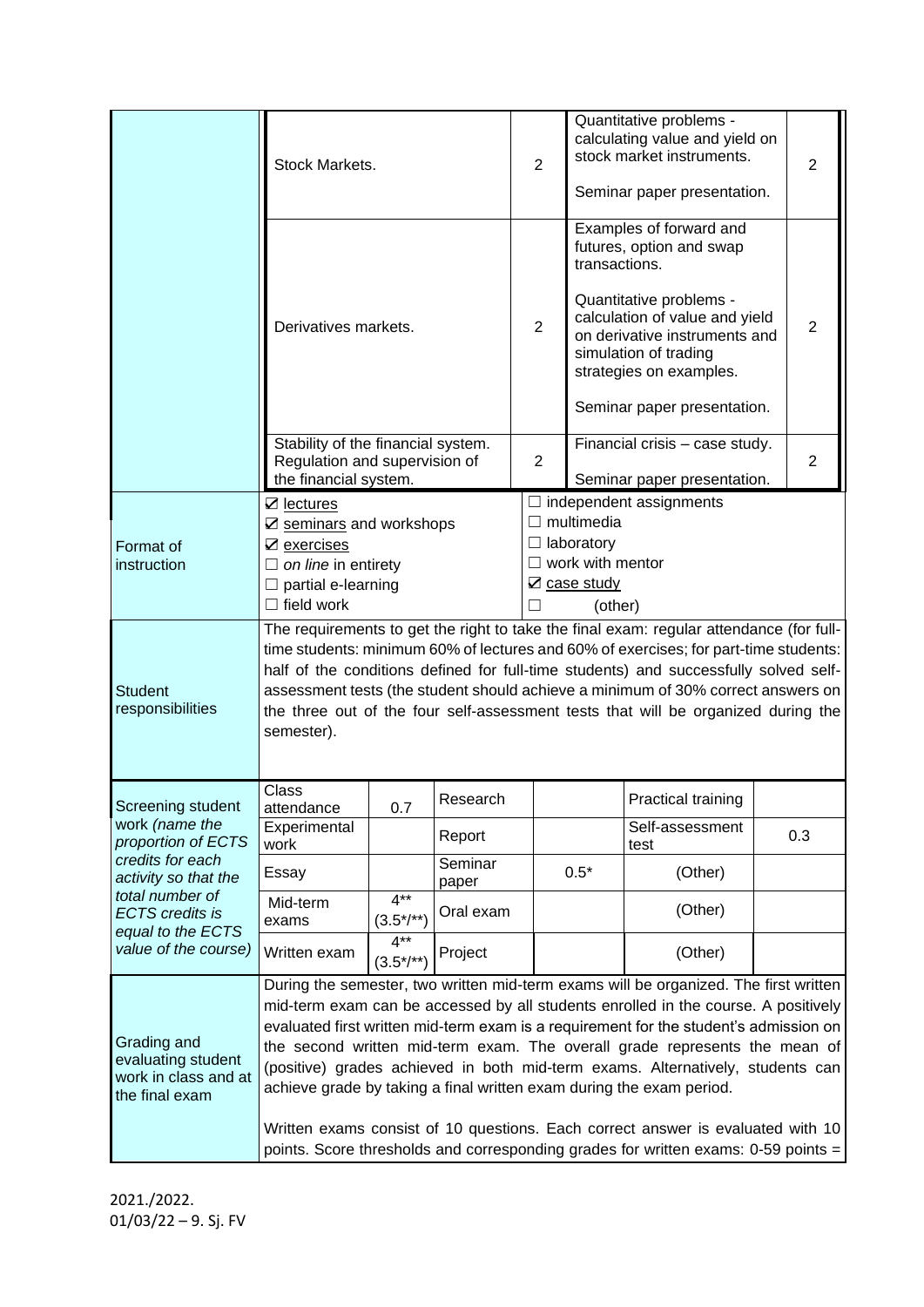|                                                                                         | insufficient (1); 60-69 points = sufficient (2); 70-79 points = good (3); 80-89 points =<br>very good (4) and 90-100 points = excellent (5).                                                                                              |                                              |                                        |  |  |  |  |
|-----------------------------------------------------------------------------------------|-------------------------------------------------------------------------------------------------------------------------------------------------------------------------------------------------------------------------------------------|----------------------------------------------|----------------------------------------|--|--|--|--|
|                                                                                         | Student's seminar paper is evaluated up to 10 points.                                                                                                                                                                                     |                                              |                                        |  |  |  |  |
|                                                                                         | *Student has the opportunity to write and present seminar essay.<br>**A student who has achieved a pass mark from the first and second mid-term exam<br>has completed the module and thus is not required to take the final written exam. |                                              |                                        |  |  |  |  |
| Required literature                                                                     | <b>Title</b>                                                                                                                                                                                                                              | <b>Number of</b><br>copies in<br>the library | <b>Availability via</b><br>other media |  |  |  |  |
|                                                                                         | Ćurak, M., Kovač, D. (2020-2021).<br>Financial<br>Institutions and Markets, the course materials on<br>Moodle platform.                                                                                                                   |                                              | X                                      |  |  |  |  |
|                                                                                         | Mishkin F. S., Eakins, S. G. (2018). Financial Markets<br>and Institutions, Pearson.                                                                                                                                                      | $\mathbf{1}$                                 |                                        |  |  |  |  |
| (available in the<br>library and via other                                              | Mishkin, F. S., Eakins, S. G., (2019). Financijska<br>tržišta i institucije, Mate, Zagreb.                                                                                                                                                | 13                                           |                                        |  |  |  |  |
| media)                                                                                  | Pojatina, D., (2000). Tržište kapitala,<br>Ekonomski fakultet, Split.                                                                                                                                                                     | 12                                           |                                        |  |  |  |  |
|                                                                                         |                                                                                                                                                                                                                                           |                                              |                                        |  |  |  |  |
|                                                                                         |                                                                                                                                                                                                                                           |                                              |                                        |  |  |  |  |
|                                                                                         | Casu, C., Girardone, C., Molyneux, P. (2015) Introduction to Banking, Pearson.                                                                                                                                                            |                                              |                                        |  |  |  |  |
| Optional literature<br>(at the time of<br>submission of study<br>programme<br>proposal) | Clark, G. L., Benning, M. A. H. (2017). Institutional investors in global markets, Oxford<br>University Press.                                                                                                                            |                                              |                                        |  |  |  |  |
|                                                                                         | Leko, V., Stojanović, A. (2018). Financijske institucije i tržišta. Ekonomski fakultet<br>sveučilišta u Zagrebu, Zagreb.<br>Madura, F. (2021). Financial Institutions and Markets, Cengage Learning.                                      |                                              |                                        |  |  |  |  |
|                                                                                         | Navaretti, G., B., Calzolari, G., Pozzolo, A. F.(ed.) (2017). FinTech and Banks:<br>Friends or Foes?, European Economy Banks, Regulation, and the Real Sector, 3(2).                                                                      |                                              |                                        |  |  |  |  |
|                                                                                         | Neave, E. H. (2009). Modern Financial Systems, Theory and Applications, John Wiley<br>& Sons, Inc.                                                                                                                                        |                                              |                                        |  |  |  |  |
|                                                                                         | Other sources:                                                                                                                                                                                                                            |                                              |                                        |  |  |  |  |
|                                                                                         | Central Bureau of Statistics, https://www.dzs.hr/                                                                                                                                                                                         |                                              |                                        |  |  |  |  |
|                                                                                         | Croatian Bank for Reconstruction and Development, https://www.hbor.hr/                                                                                                                                                                    |                                              |                                        |  |  |  |  |
|                                                                                         | Croatian Banking Association, http://hub.hr/                                                                                                                                                                                              |                                              |                                        |  |  |  |  |
|                                                                                         | Croatian National Bank, http://www.hnb.hr/                                                                                                                                                                                                |                                              |                                        |  |  |  |  |
|                                                                                         | Croatian Financial Services Supervisory Agency, http://www.hnb.hr/                                                                                                                                                                        |                                              |                                        |  |  |  |  |